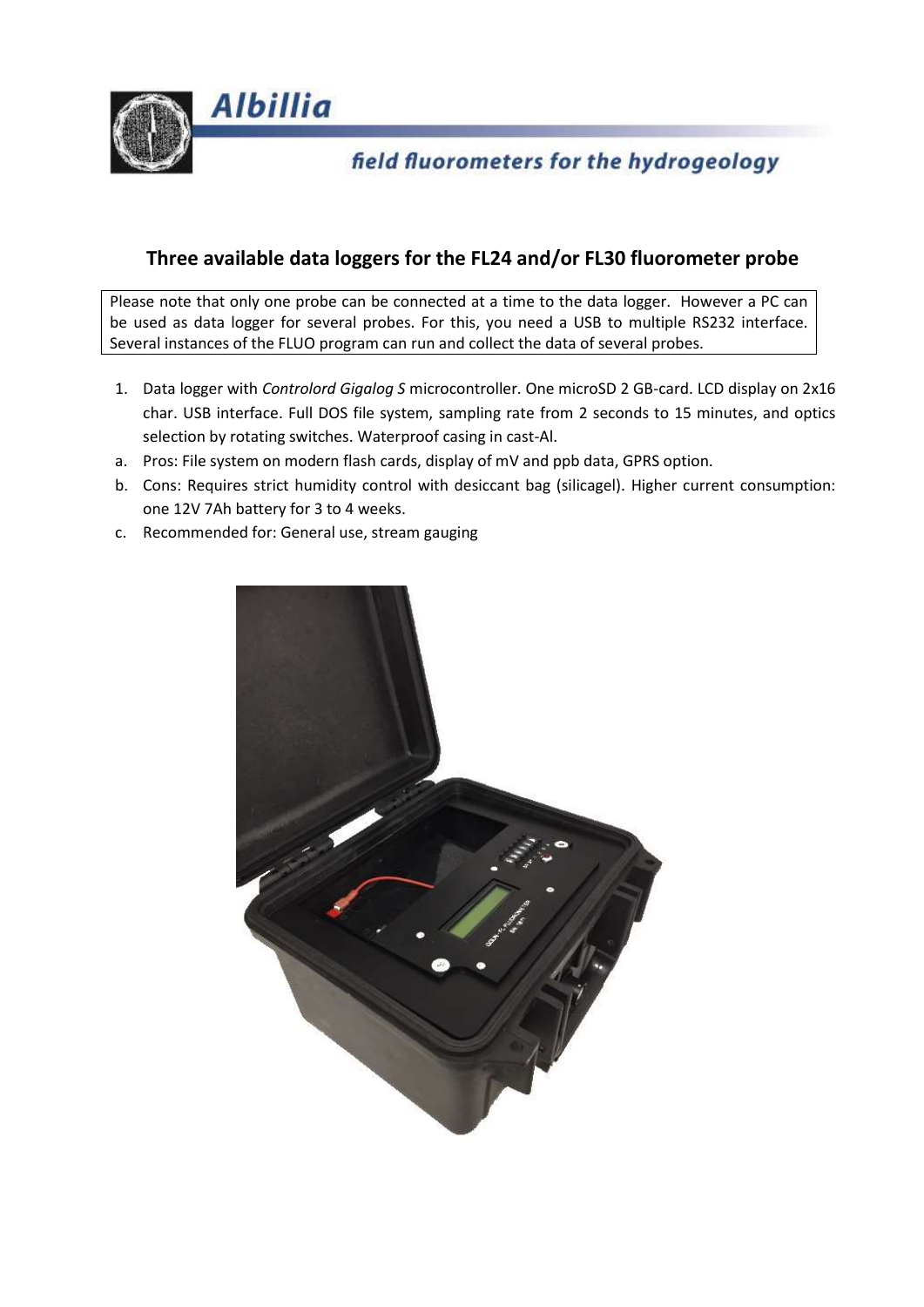

# field fluorometers for the hydrogeology

- 2. Same as (2) but the electronic circuit is protected in a polyamid box with transparent lid for reading the LCD. This box is protected in a Peli case along with one or 2 batteries. The user is not supposed to open the internal box. The content of the flash card is downloaded in a few seconds through the USB interface. The rotating switches are replaced by 2 push buttons.
- a. Pros: Better protection against humidity and water damages
- b. Cons: Needs a laptop for data download
- c. Recommended for: General use, stream gauging, high condensing humidity.

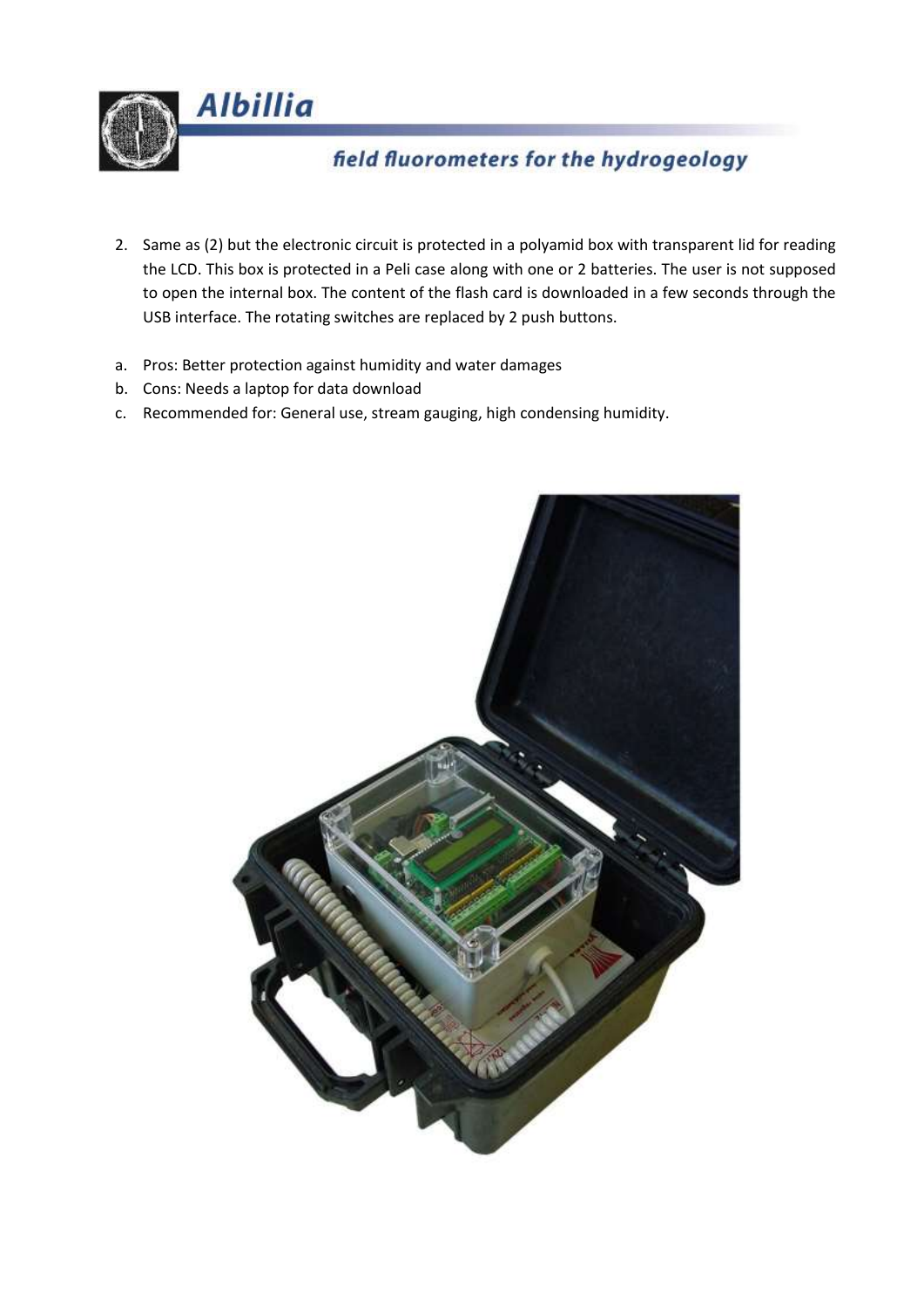

## field fluorometers for the hydrogeology

- 3. The TRMC™-5 is a battery powered datalogger with 4G interface, especially designed for scientific field applications
- 2 digital output controlled remotely or through alarms (for sampler,...)
- 5 current analog inputs, 4-20mA
- 3 voltage analog inputs, 2x 0-3V, 1x 0-5V
- Compatible EN 13757-4, mode T1 (Wireless M-Bus), 868 MHz
- Option : Interface for FL-30 or FL-24 field fluorometers
- Option : interface for WTW Cond340i and WTW Cond197i conductivity meters, with galvanic insulation
- Data communication in 4G. 2G or 3G available on request
- Automatic data transfer to the server
- Internal memory for 100'000 measurements
- Operates with a simple 12V battery (to be ordered separately)
- Optional solar panel for enhanced autonomy
- Ultra low power consumption, several months, even several years of autonomy
- 2 independant pulse counters

The TRMC™-5 was specially designed for scientific and industrial applications. It is the ideal tool for a continuous monitoring of springs, rivers or facilities.

The TRMC™-5 possesses the characteristics which will allow you to set up a successful, affordable and open network of telemetry.





TRMC-5 datalogger Battery (12V 7 Ah)

Link : [https://www.tetraedre.com/product\\_view.php?product\\_id=1](https://www.tetraedre.com/product_view.php?product_id=1)